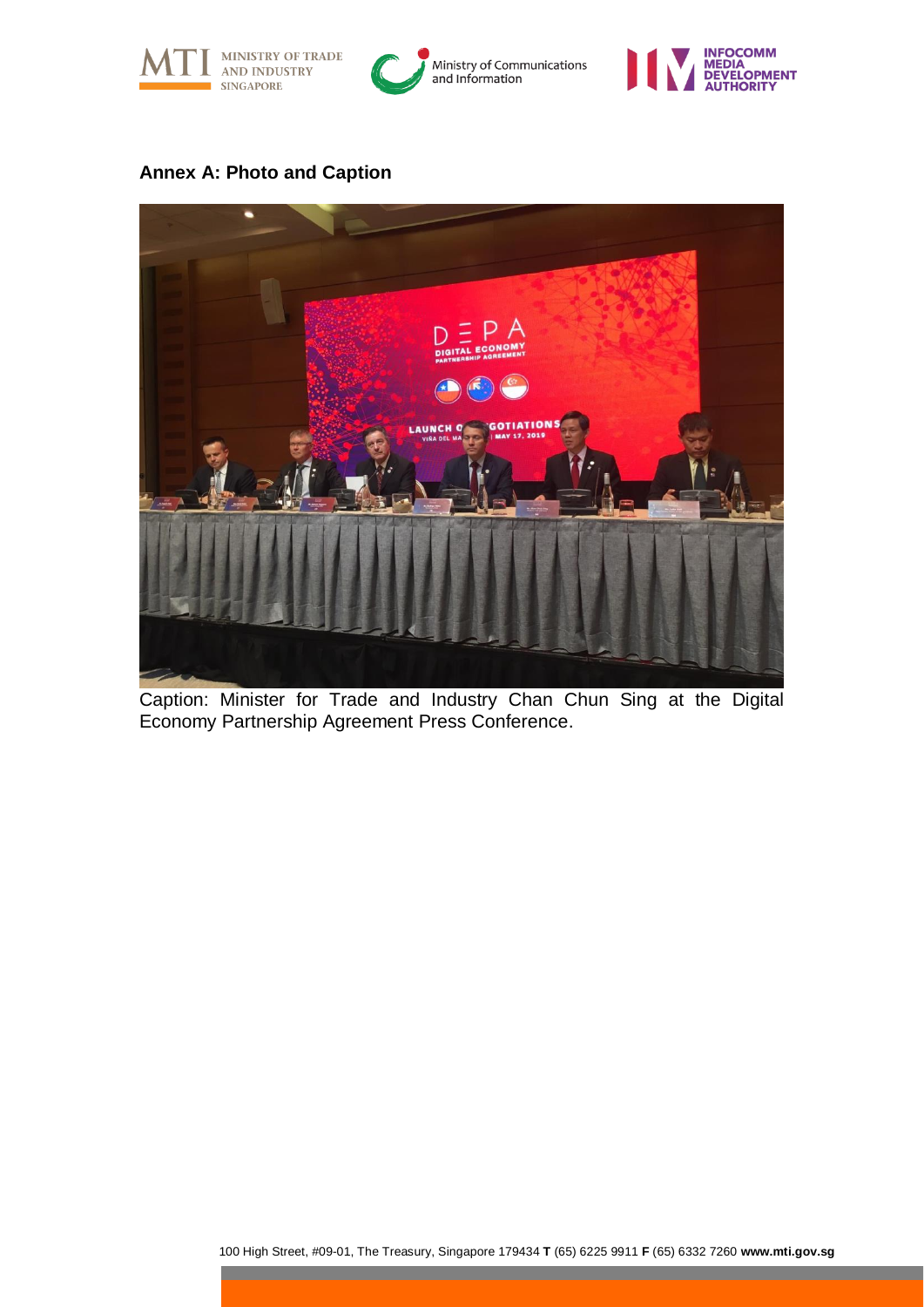

**MINISTRY OF TRADE AND INDUSTRY** 





## **Annex B: Joint Ministerial Statement on the launch of DEPA negotiations**

- 1. We, the Ministers responsible for trade of Chile, New Zealand and Singapore, met in Vina del Mar, Chile, on the 17<sup>th</sup> of May and discussed ways to maximize the contributions that digitalization can provide to our economies and how to take advantage of the opportunities offered by trade in the digital era.
- 2. We recognize that the digital transformation of our economies can be an important driver of inclusive economic growth and play a significant role in achieving sustainable development, enhancing productivity of existing industries, and fostering new markets and businesses.
- 3. We also recognize that a free, open, global and secure Internet can facilitate connectivity, promote innovation and competition, and foster economic growth. We are committed to preserving a free, open, global and secure Internet as essential for the digital economy and beneficial for everyone.
- 4. We also affirm efforts by governments and the private sector to address the issue of terrorist and violent extremist online content.
- 5. Digitalization has also transformed the nature of trade. We are all small, outward facing, trade dependant countries, and we share a common objective of advancing trade in the digital era to support our businesses and consumers to take advantage of the numerous opportunities offered by the digital economy.
- 6. In the context of this shared vision, today we are launching negotiations to establish a first-of-its-kind and forward-looking Digital Economy Partnership Agreement (**"DEPA**"). The DEPA seeks to deepen and strengthen cooperation in digital areas, establish new international approaches for digital trade issues, and explore new frontiers in the digital economy, such as digital identities, e-payments, cross-border data flows and artificial intelligence.
- 7. The DEPA complements the ongoing WTO Joint Statement Initiative negotiations on e-commerce as well as digital economy work streams within APEC and other international fora.

 $~\cdot$   $~\cdot$   $~\cdot$   $~\cdot$   $~\cdot$   $~\cdot$   $~\cdot$   $~\cdot$   $~\cdot$   $~\cdot$   $~\cdot$   $~\cdot$   $~\cdot$   $~\cdot$   $~\cdot$   $~\cdot$   $~\cdot$   $~\cdot$   $~\cdot$   $~\cdot$   $~\cdot$   $~\cdot$   $~\cdot$   $~\cdot$   $~\cdot$   $~\cdot$   $~\cdot$   $~\cdot$   $~\cdot$   $~\cdot$   $~\cdot$   $~\cdot$   $~\cdot$   $~\cdot$   $~\cdot$   $~\cdot$   $~\cdot$ 

Minister of Foreign Affairs, Chile, Hon Roberto Ampuero Minister for Trade and Export Growth, New Zealand, Hon David Parker Minister of Trade and Industry, Singapore, Hon Chan Chun Sing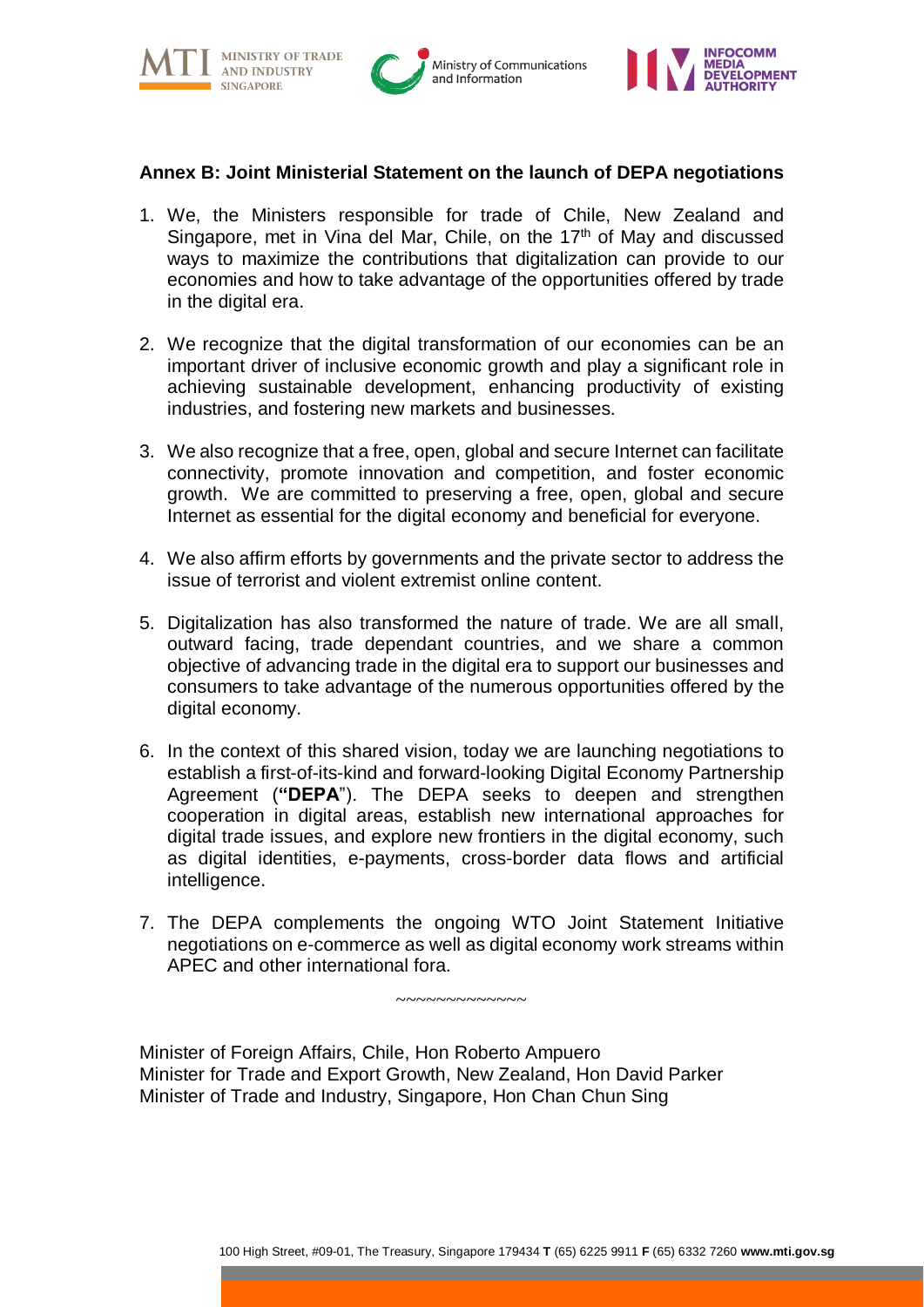

## **Annex C: Quotes from companies on potential benefits of DEPA**

| Company         | <b>Sector</b>             | <b>Media Contact</b>                                                                       | <b>Spokesperson</b>                                                                  | Quote                                                                                                                                                                                                                                                                                                                                                                                                                                                                                                                                                                                                                                                                                                             |
|-----------------|---------------------------|--------------------------------------------------------------------------------------------|--------------------------------------------------------------------------------------|-------------------------------------------------------------------------------------------------------------------------------------------------------------------------------------------------------------------------------------------------------------------------------------------------------------------------------------------------------------------------------------------------------------------------------------------------------------------------------------------------------------------------------------------------------------------------------------------------------------------------------------------------------------------------------------------------------------------|
| Grab            | Technology                | Xiuxing Aw<br>xiuxing.aw@grab.com<br>91550433                                              | Annabella Ng,<br>Head of<br><b>Government Affairs</b>                                | Grab is supportive of efforts that facilitate cross-<br>border digital flows and transactions, while ensuring<br>security, privacy and accountability. We are<br>encouraged by the lead taken by the Singapore and<br>Digital Economy Partnership Agreement (DEPA)<br>partner governments to develop a common rules-<br>based framework that can help businesses fully tap<br>into the potential of the digital economy. We hope<br>that the DEPA can eventually serve as a basis for<br>other governments in the CPTPP and across<br>ASEAN to consider adopting rules that support<br>interoperability and innovation by businesses, and<br>which facilitate the flow of data and information<br>across borders. |
| Lazada<br>Group | E-Commerce/<br>Technology | Jermyn Chow, Senior<br>Communications<br>Manager<br>jermyn.chow@lazada.co<br>m<br>94572589 | Gladys Chun,<br><b>General Counsel &amp;</b><br>Head of<br><b>Government Affairs</b> | The Digital Economy Partnership Agreement will<br>help promote cross border trade. It is heartening to<br>see Singapore making a push for this agreement<br>and we hope to see such agreements being<br>developed with countries in Southeast Asia to<br>advance the growth of e-commerce across borders.                                                                                                                                                                                                                                                                                                                                                                                                         |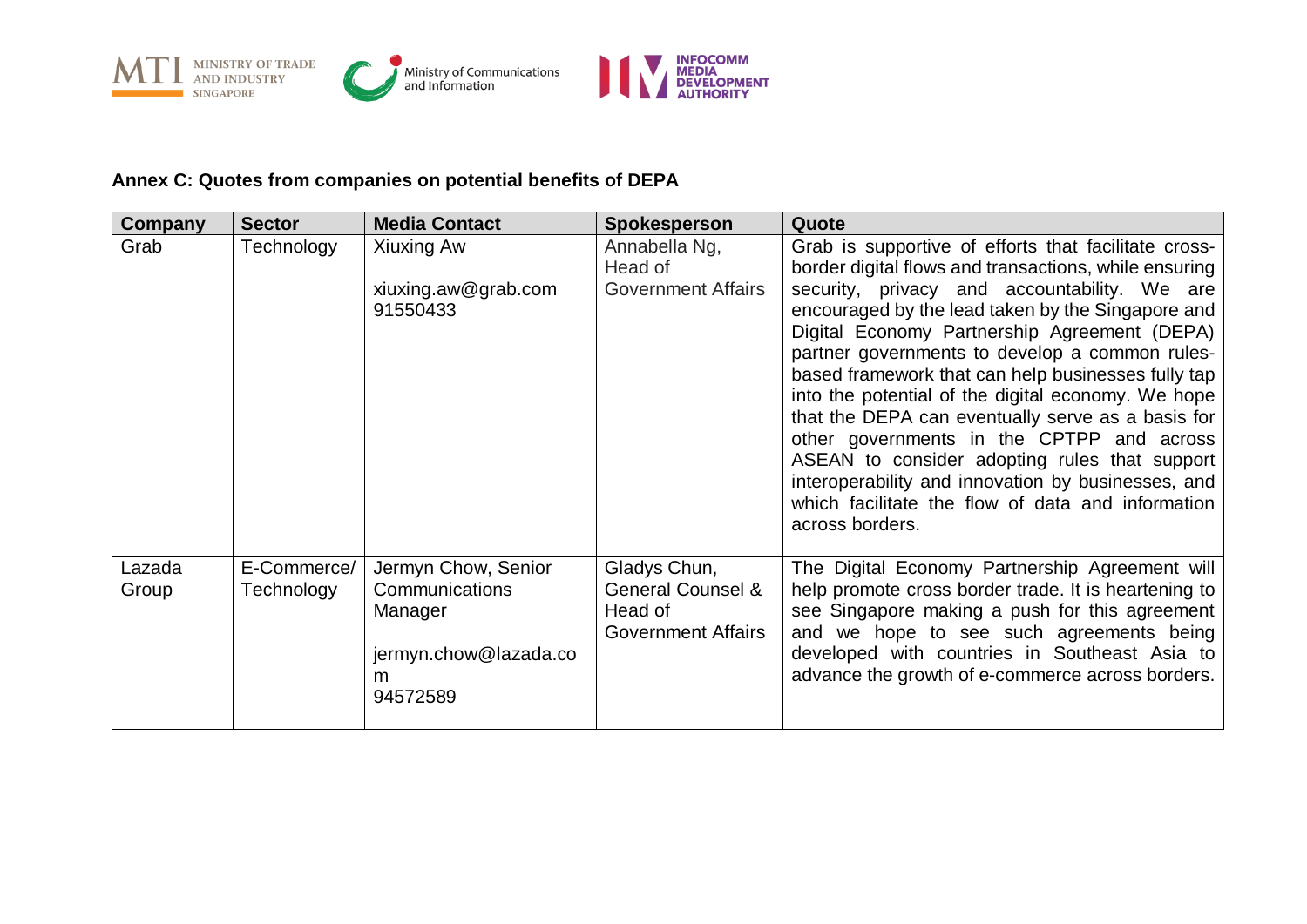

| Mastercard | Financial<br><b>Services</b> | Barkha Patel, Vice-<br>President,<br>Communications<br>Barkha.Patel@mastercar<br>d.com<br>81883180                       | Ari Sarker, Co-<br>President, Asia<br>Pacific           | The ability for data to flow across borders is<br>the<br>digital<br>foundational to<br>economy,<br>and<br>partnerships such as the proposed Digital Economy<br>Partnership Agreement, will contribute to further<br>cooperation in establishing efficient, innovative and<br>trusted digital trade corridors.                                                                                                                                                                                                                                                                                  |
|------------|------------------------------|--------------------------------------------------------------------------------------------------------------------------|---------------------------------------------------------|------------------------------------------------------------------------------------------------------------------------------------------------------------------------------------------------------------------------------------------------------------------------------------------------------------------------------------------------------------------------------------------------------------------------------------------------------------------------------------------------------------------------------------------------------------------------------------------------|
| Shopee     | E-commerce/<br>Technology    | Elissa Young, Marketing/<br><b>Public Relations/</b><br>Influencer Management<br>elissa.young@shopee.co<br>m<br>92264022 | Zhou Junjie, Chief<br><b>Commercial Officer</b>         | Shopee understands the challenges businesses<br>face in the digital economy, especially when it<br>concerns cross-border trade. The Digital Economy<br>Partnership Agreement is another step in the right<br>direction as it facilitates greater transparency and<br>simplifies processes in digital trade, enabling<br>businesses in Singapore to reach customers across<br>the region more easily and freely. This lays the<br>foundation for future-proof frameworks to create<br>commercial certainty, as well as a secure and<br>integrated digital trade ecosystem across the<br>region. |
| Xero       | Internet/<br>Technology      | Semantha Tan,<br>Communications Lead,<br>Asia<br>Semantha.tan@xero.com<br>82004296                                       | Kevin Fitzgerald,<br><b>Regional Director -</b><br>Asia | We see the Digital Economy Partnership Agreement<br>(DEPA) as a practicable next step following calls<br>from the Singapore government for local businesses<br>venture beyond its shores to increase<br>to<br>competitiveness. With the rise of a digital economy,<br>we are witnessing increasing globalisation as<br>previous geographical boundaries are blurred or                                                                                                                                                                                                                         |